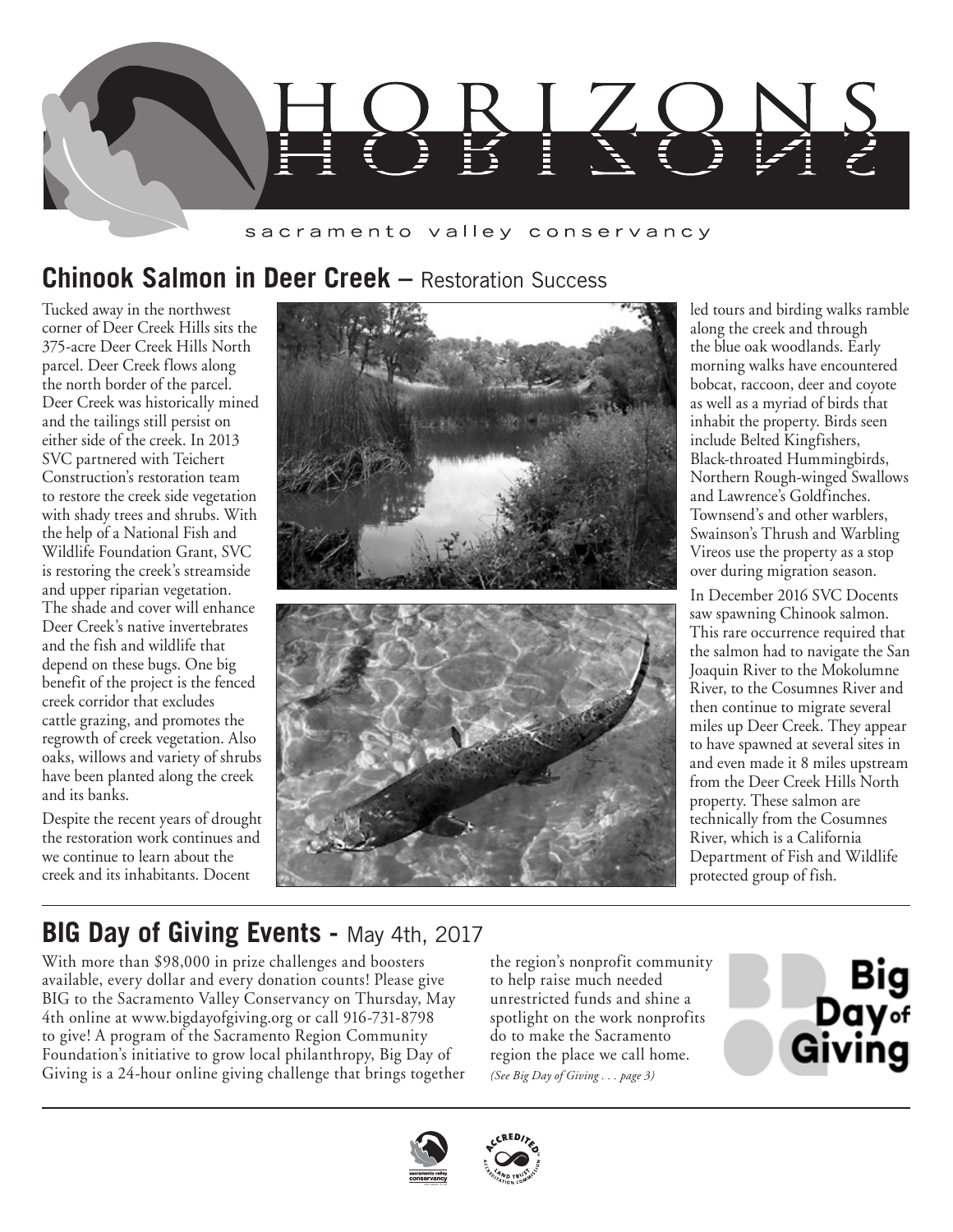

#### **BOARD OF TRUSTEES**

Cassie Gilson *Co-President* Curtis Fossum *Co-President*

Robert Slobe *Secretary*

Mike Deutsch *Treasurer* Amanda Bohl Rob Donlan Kate Hart Natalie Kuffel Darryl Lucien Don Rose John Sedleniek

Jay Ziegler

#### **EMERITUS TRUSTEES**

Russell Austin Cydney Bender-Reents Lynn Sadler Dick Troy Chris Unkel **ADVISORY COUNCIL** Beverly Sandeen

**STAFF**

Aimee B. Rutledge *Executive Director* Wendy Baty

*Administrative Director* Lucie Adams

*Stewardship Director*

Kelly Hopkins *Communications & Marketing Director*

Evan Griffiths *Stewardship & Camp Pollock Manager*

> Paulette Burgess *Administrative Assistant*

Fred Tracy *Stewardship Manager*

Harpreet Gidha *Accounting & Administrative Assistant*

Fred Strickland *Program Assistant* Tim Fiock *Camp Pollock Caretaker*

MAILING ADDRESS P.O. Box 163351 Sacramento, CA 95816 Phone (916) 731-8798 Fax (916) 924-3803 info@sacramentovalleyconservancy.org Nonprofit ID 68-0256214 Spring 2017

### **New SVC Logo -** thanks to Sacramento Ad Club FREEThink!

The Conservancy is excited to roll out not only one, but three new logos! In 2016 SVC was chosen to be one of three local Nonprofit organizations to participate in the Sacramento Ad Club's annual FREEThink event. 136 Volunteers donated their time and talents for one weekend to help local nonprofits in need. Each nonprofit had a team devoted to working on their requested marketing and creative materials. SVC

Received Brand Development assistance resulting in an updated organization logo, a Camp Pollock Logo, a Deer Creek Hills Logo, Brand Messaging, Merchandise Concepting + Design and Social Media Skins. Final edits to the logo were made by Christy Probst.

Want to take a look at the new logos? Please visit www.sacvalleyconservancy.org in April to check out the new SVC logo gear and sport your support for SVC.

#### **Help us save resources -** Please consider going electronic

Join our electronic mailing list for up to date news and announcements from the conservancy. We are transitioning from sending our printed newsletters from a tri-annual (Spring, Summer and Fall) to a bi-annual (Spring and Fall) newsletter. If you don't already receive our newsletters via e-mail and would like to be added to our e-news list, please e-mail us at pburgess@ sacramentovalleyconservancy.org or call 916-974-4331, leave a message if no answer.

# **Cowboy Breakfast**

#### with a steaming cup of coffee

SVC Staff invites you to enjoy stacks of fluffy pancakes, hot off the grill with a steaming cup of coffee at the 9th annual Cowboy Breakfast! This FREE event is our way to say THANK YOU to our dedicated docents, volunteers and supporters. NEW supporters welcome too! If you'd like to donate to the costs of the breakfast please click the Donate Now button from our Home Page or contribute to the donation bucket at the event. On **Saturday, May 20, from 9am-2pm** we'll be at Deer Creek Hills Preserve meeting and mingling with other SVC supporters for a hearty breakfast in nature, surrounded by colorful

### **Glamp-Out 2017** June 24, 2017

Join Sacramento Valley Conservancy for a fun, family friendly, evening under the stars complete with brews and wines and delectable catered 'glamp' food from Hannibal's. This year's event will feature FLOW Stand Up Paddle boarding, lawn games and a scavenger hunt. As the sun sets, enjoy a community campfire with S'mores, campfire songs and star gazing. Pre-registration is required. Please bring your favorite camp chair or picnic blanket and flashlight or headlamp. Parent or leader participant required. Adults are \$50 each, children 16 and under are free. Registration will open in April. Vendors & Sponsors - Please contact Kelly Hopkins at khopkins@sacramentovalleyconservancy.org if you wish to participate in GlampOut 2017.



rolling foothills and blooming wildflowers. To complete your visit, we invite you to top off breakfast with a Docent Led outing or self-guided hike, trail run or equestrian ride through open country over a variety of terrain. Please RSVP online for this event.

### *Continued from page 1* **Big Day of Giving**

Come down to Camp Pollock for a howling good time on May 4th from 6 - 8pm. Shake your tail to live music and party with some of your favorite non-profit organizations. Join SVC, Sacramento Tree Foundation, Sacramento Area Bicycle Advocates and others! Let's celebrate the Big DOG together! Each non-profit will have a fun activity and a BIG DOG Donation Station! FREE parking, FREE entrance - Suggested donation of \$10 supports these non-profits! Bring your own picnic basket & blanket or camp chairs! Picnic tables and Adirondack chairs are first come, first serve. Coolers and outside beverages will be allowed. Please be responsible and use a designated driver when consuming alcoholic beverages. More info online at sacvalleyconservancy.org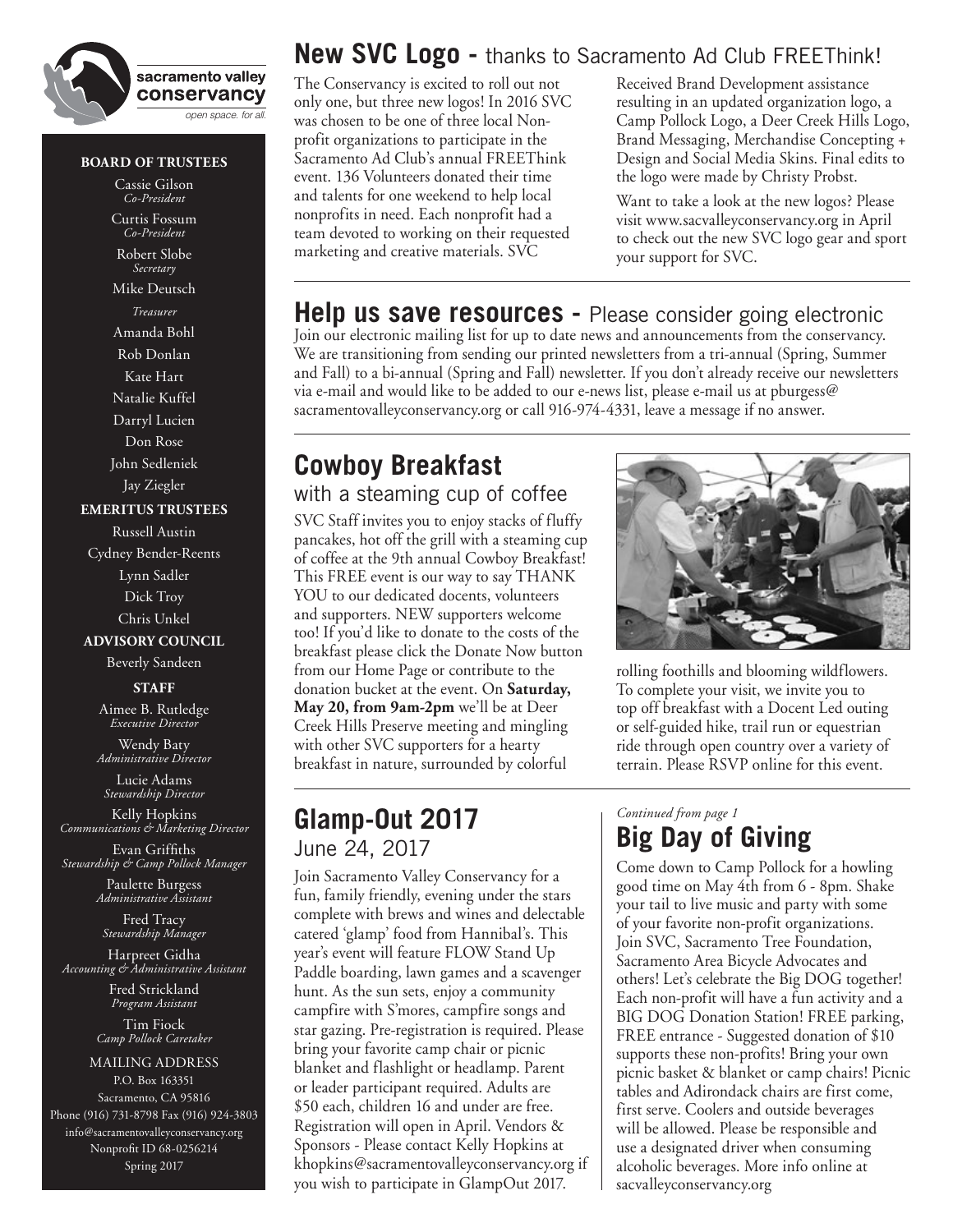### **Our new Board Member:** John Sedleniek

John wants to live in a world filled with majestic beauty, overachieving underachievers while Jimmy Buffet's classic "A Pirate Looks at 40" loops with purpose in the background. As a technology sales leader with more than 20 years of experience, he's

worked for Hitachi, Oracle, Genuity, Veraction, HVR (and the like) successfully linking customers to proven software solutions while building winning teams with a smile. When he's not running sales playbooks or entertaining at customer lunches, you can find him cheering on his two boys, running twentyminute miles, or telling the same jokes over and over to his wife, Nicole, who still laughs. John grew up making memories in the mountains and oceans of Southern California, where he developed his love and appreciation for the outdoors. It is this very passion for preserving open spaces for all to enjoy for years to come that drives his involvement with SVC.

# **Earth Day Concert with SVC**

SVC is pleased to announce the second annual Earth Day Celebration and Concert on April 22nd. This family-friendly celebration features live music from local artists, food trucks and more! Bring the family. Come celebrate the earth and all there is to love about open space. Coolers and outside beverages will be allowed. Tickets may sell out for this intimate, family-friendly event, so don't wait! Tickets are just \$18, children under 10 and leashed friendly dogs are free and parking is free. \*SVC Season Passes and Coupons not applicable to this benefit event.

# **Yoga in Nature at Camp Pollock**

Sacramento Valley Conservancy Docent Summer Ward of Seasons of Summer will be leading YOGA from Spring to Autumn in or near the Camp Pollock Lodge every Wednesday evening at 6pm. This donation-based, seasonally-inspired class will support the preservation, restoration and outings of the Sacramento Valley Conservancy (recommended donation \$5-\$15). Please bring your own mat, water and cash donations. All attendees will be required to sign a liability release to attend. Yoga will be in the lodge and/ or closer to nature, on the deck, when weather permits.



# **4th Annual Riverside Concert Series** at Camp Pollock.

These concerts series feature local bands in a casual outdoor environment. Bring your own picnic basket & blanket or camp chairs! Picnic tables, are first come, first serve. Concerts are held every first Thursday of the month from 6pm-8pm, April through October. No charge to attend and no charge for parking. All donations help the Sacramento Valley Conservancy protect open space, for all of us! With more than 17,500 acres protected in the greater Sacramento area. Camp Pollock is located at 1501 Northgate Blvd., Sacramento, California 95815.

| Thursday, April 6th     | The Taylor Chicks                                     |
|-------------------------|-------------------------------------------------------|
| Thursday, May 4th       | The Garage Openers &<br>Big Day of Giving Celebration |
| Thursday, June 1st      | Cat's Meow                                            |
| Thursday, July 6th      | The Stoneberries                                      |
| Thursday, August 3rd    | Larisa Bryski                                         |
| Thursday, September 7th | REMEDY7                                               |
| Thursday, October 5th   | Pocket Change Classic Country                         |
|                         |                                                       |

# **Celebrate Bike Month on May 7th**

7th Annual Great Scott! Bike & Walk Event

Help us kick-off Bike Month on Sunday, May 7th on the Great Scott! bike ride and walk event. This free, self-supported walk/ride of more than 30 miles of beautiful country roads, centered around Scott Road, where ONLY cyclists and pedestrians are allowed for seven hours. Fast riders can access the course from



8 -10am. From 10am - 3pm, the speed limit slows for familyfriendly rides. Stop by the Sacramento Valley Conservancy's rest stop stations, where we'll greet you with cold snacks and fun music. The ride is FREE and made possible by Sacramento County, El Dorado County, City of Rancho Cordova, City of Folsom and our 50 Corridor Chambers of Commerce. For more information and map of the course visit www.bikegreatscott.com.

| <b>DONATION FORM</b>                                                                                                                                             | Here is my tax deductible donation of:                                                                    |
|------------------------------------------------------------------------------------------------------------------------------------------------------------------|-----------------------------------------------------------------------------------------------------------|
|                                                                                                                                                                  | $\Box$ \$1000 $\Box$ \$500 $\Box$ \$250 $\Box$ \$100 $\Box$ \$50 $\Box$ Other                             |
| I want to make a difference and help create a legacy<br>for the future and preserve Sacramento's beautiful<br>open space, natural habitat and agriculture.       | To make an easy and secure credit card donation, visit our website<br>www.sacramentovalleyconservancy.org |
| Gifts to the Sacramento Valley Conservancy are tax deductible.<br>For more info, please call (916) 731-8798 or<br>email us: info@sacramentovalleyconservancy.org | THANK YOU.                                                                                                |